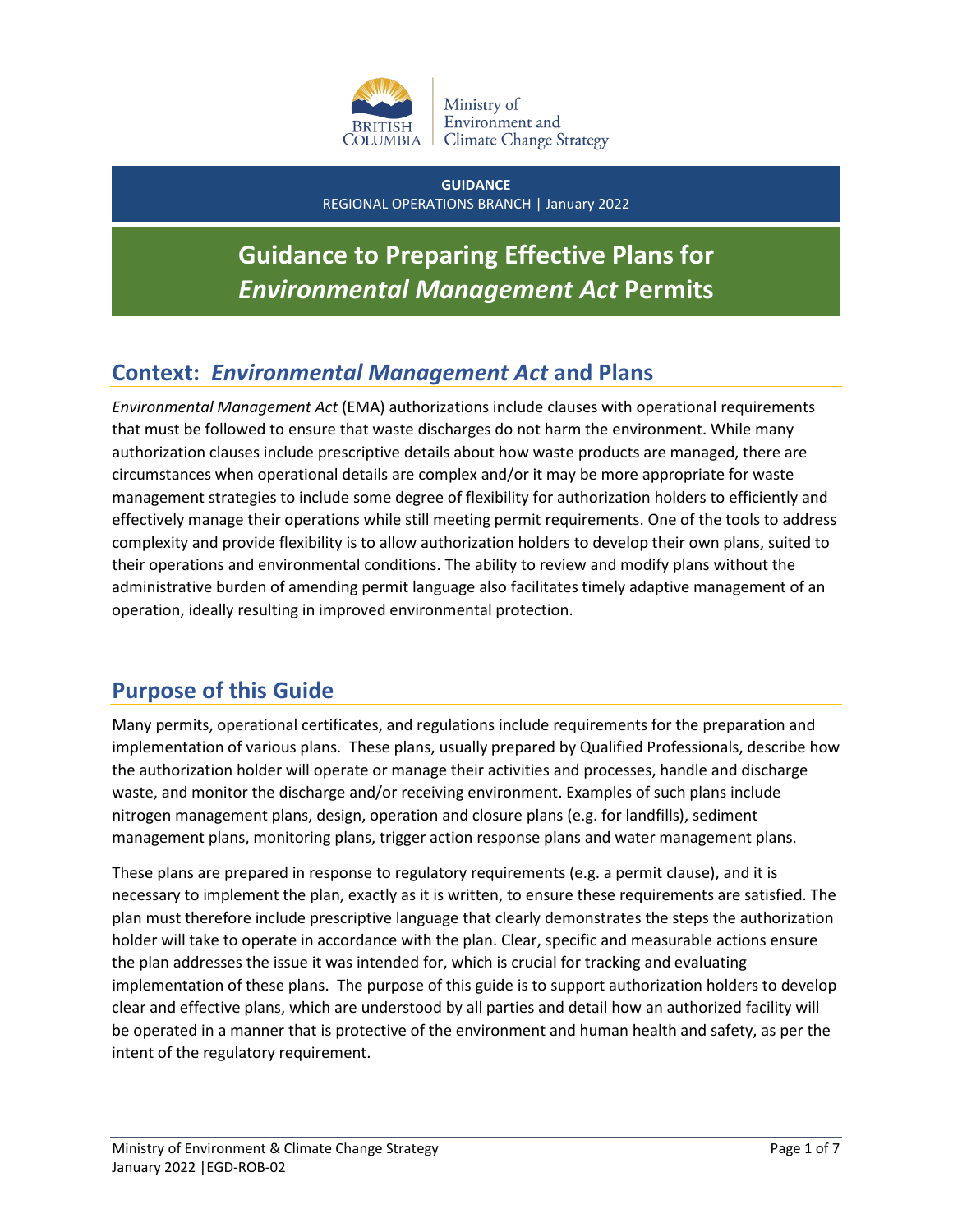This guide serves as a general reference for Qualified Professionals who are responsible for the preparation of plans in response to regulatory requirements, on behalf of an applicant or authorization holder. This guide is not specific to the technical content of a specific plan and how it addresses the applicable regulatory requirements, but instead provides advice on the language within the plan, to ensure that when it is implemented, the actions stipulated in the plan are clear and effective.

Submitted plans will be reviewed by Ministry of Environment and Climate Change Strategy (ENV) staff to ensure that they are clear, the actions will be effective, the language is enforceable, and they have been prepared following applicable ENV guidance documents (including this one). Adherence to the advice laid out in applicable ENV guidance documents in the preparation of the plan will not only result in more effective plans but will also reduce the likelihood that the plan will need to be significantly amended following ENV review. This will result in savings of time and expenses for the authorization holder.

### **Scope**

This guide recommends best practices for the preparation of plans that may be required under *Environmental Management Act* regulations, codes of practice, and site-specific authorizations such as permits. This guide is not directly applicable to the development of Solid and Liquid Waste Management Plans that are developed in accordance with Section 24 of EMA for managing municipal waste; there is extensive guidance for these specific plans.

# **Principles for Preparing an Effective Plan**

Improve the effectiveness of a plan by implementing the following guidelines:

1. **Use mandatory wording instead of discretionary**: The choice of wording in a plan will determine the strength of the management commitment. The use of words such as "may" and "should" leave too much room for potentially conflicting interpretation. Instead, mandatory wording such as "will", "must" and "shall" indicates that the action is a requirement and must be implemented as specified. This wording communicates a willingness on the part of the authorization holder to commit to the actions necessary in an effective plan. See the examples below:

#### **Example**

**\*** "In the event of an exceedance of the trigger level at the point of discharge, the operator may reduce the flow rate and conduct additional monitoring as per Table X."

vs

 $\checkmark$  "In the event of an exceedance of the trigger level at the point of discharge, the operator will reduce the flow rate to XX  $m^3$ /sec, and conduct additional monitoring as per Table X."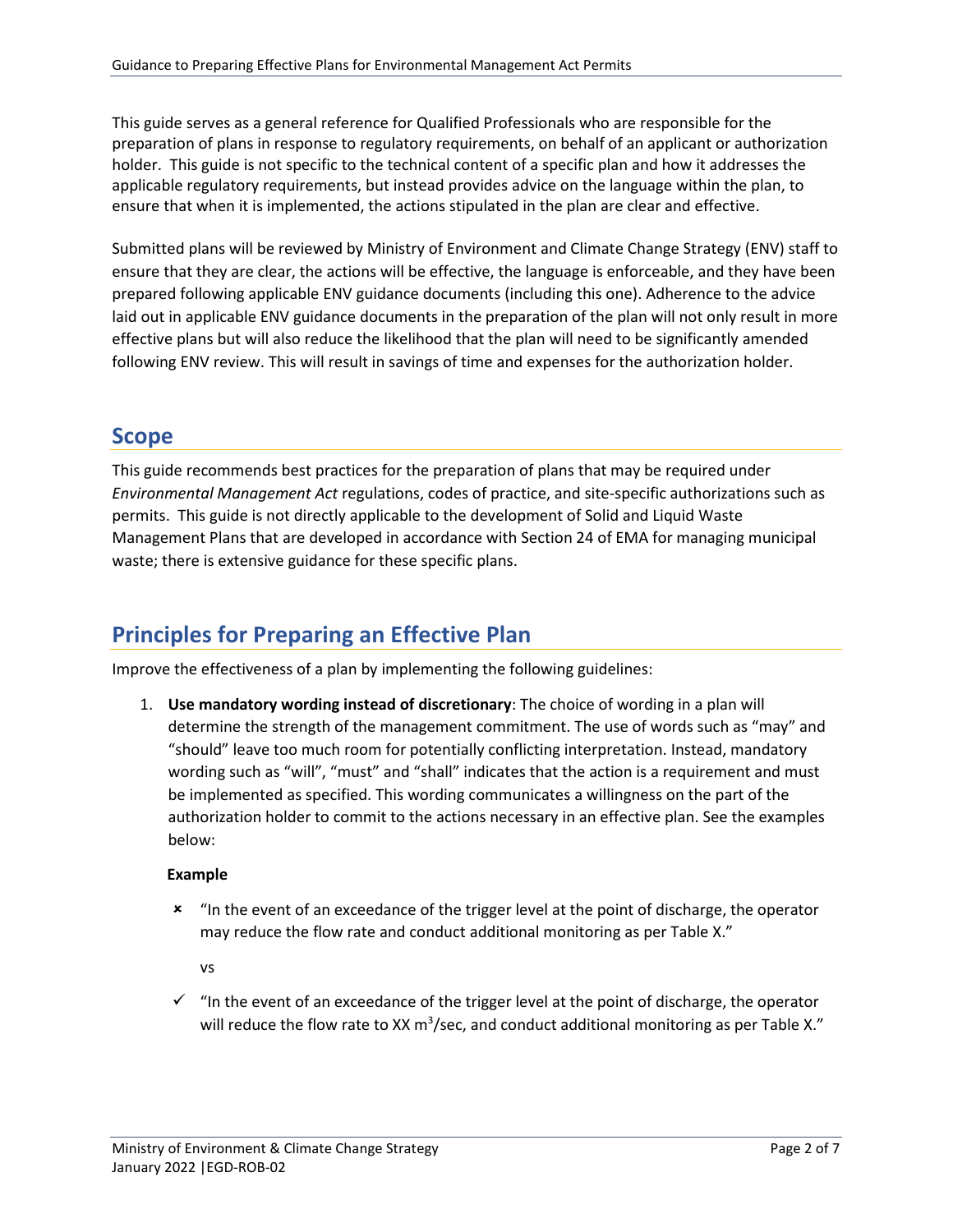2. **Be specific about when actions are to be implemented**: Clarify the threshold that will trigger an action. Rather than using ambiguous wording such as "to the maximum extent possible", "wherever practicable" or "as necessary", which indicates that the approach is encouraged, but not actually required, prescribe the situations or circumstances that would require the implementation of an action (see 'The SMART Principle – Measurable' below). A good example of this would be clear numerical triggers based on discharge limits, in a Trigger Response Action Plan.

#### **Example**

"The operator will implement the listed fugitive dust mitigation measures as necessary."

vs

- $\checkmark$  "The listed fugitive dust mitigation measures will be implemented when wind speeds (as measured at the onsite meteorological station) are in exceedance of XX km/h."
- 3. **Clearly define potentially ambiguous or unclear phrases/statements that could result in misinterpretation**. Jargon words or technical terms should be avoided or clearly defined in a glossary.

#### **Example**

 "Monitoring Program A will be implemented during summer and fall, Monitoring Program B will be implemented during winter and spring each year."

vs

- $\checkmark$  "Monitoring Program A will be implemented from 1 June until 30 November each year, and Monitoring Program B will be implemented from 1 December until 31 May each year."
- 4. **Avoid using terms that are inherently subjective, such as "significant", "numerous", or "frequently".** Try to be specific when discussing variables such as quantities, concentrations, or distances (i.e. above what value would be considered significant?). Then specify in the plan that this action will be implemented above that specified value.

#### **Example**

 "A TSS sample will be collected for analysis at a certified laboratory, in the event that turbidity values are observed to increase significantly, at the point of discharge."

vs

 $\checkmark$  "A TSS sample will be collected for analysis at a certified laboratory, in the event that turbidity values exceed 30 NTU, at the point of discharge."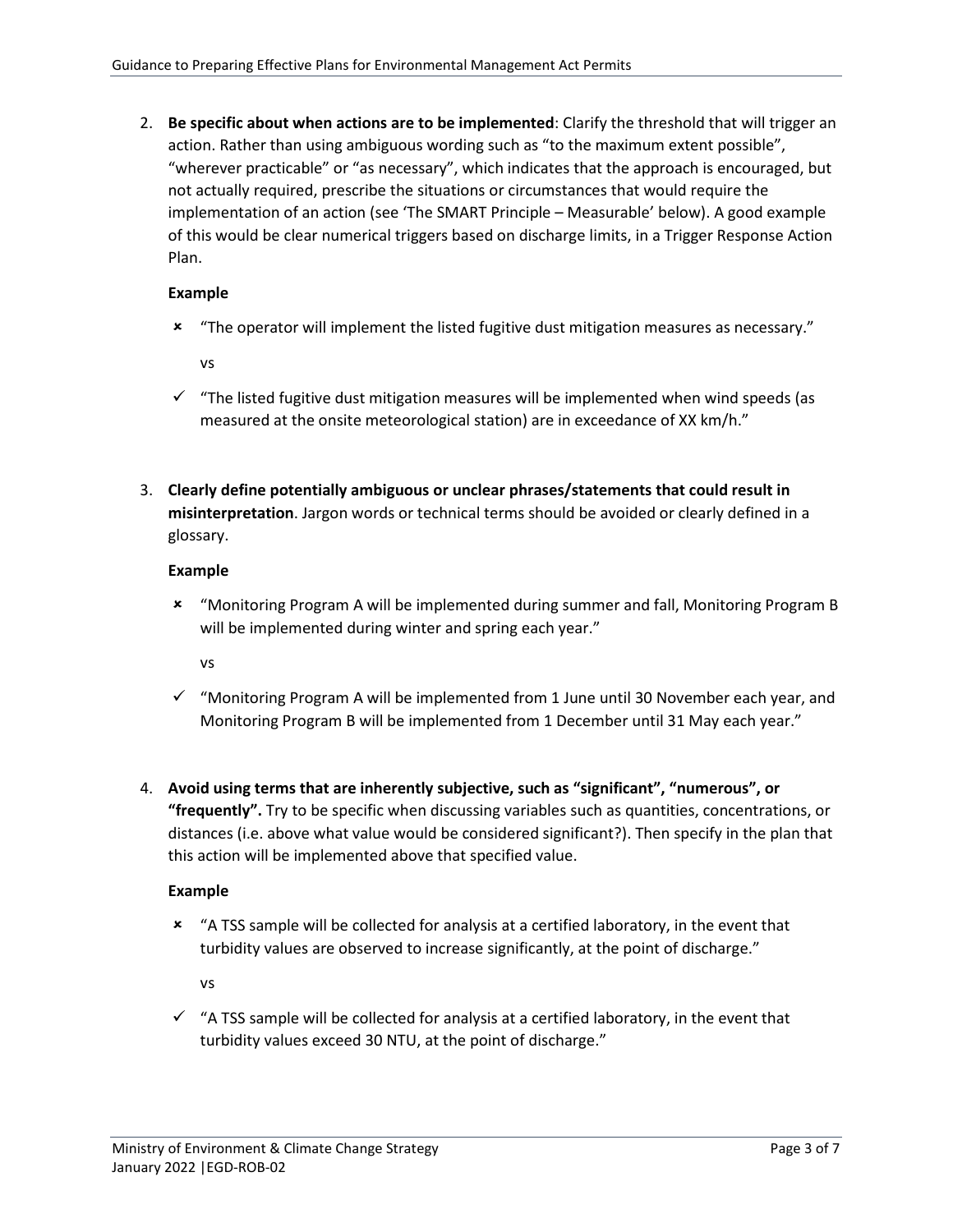- 5. **Use tables, figures, charts and diagrams to clarify the action items within the plan.** Action items can get lost in long, wordy paragraphs. Presenting such items in a table, clearly identifying the trigger, and the subsequent action, makes the plan easier to understand and implement. Another example would be to use a flow chart to clearly describe a process applicable to an operation, such as a decision-making process for determining how contaminated material should be managed at a mine site. Flow charts are often a helpful means of providing a visual summary of an operational process, or a decision-making process, facilitating comprehension of the fundamentals of the plan.
- 6. **Use well annotated maps and diagrams to clearly identify areas of the site that apply to the specifics of the plan**. These are useful to anyone who may not be familiar with all aspects of the site.
- 7. **Use symbols and measurement units in a consistent manner throughout the plan document**. Where applicable, ensure measurement units correspond to the units in the authorization or legislation.
- 8. **Ensure all abbreviations are clearly defined in the plan**, either at the start of the plan or wherever the abbreviation is first included in the plan.
- 9. **Ensure consistent use of terminology**. Using interchangeable wording can cause confusion, particularly when referring to site infrastructure that may not be familiar to all parties, such as referencing a tailings storage facility, a tailings impoundment, and a tailings pond in the same plan.
- 10. **The Qualified Professional preparing the plan must not use the plan to provide advice, options or recommendations to the authorization holder**. Instead, plan documents should be used to document actual actions to be conducted. It is expected that recommendations will arise during the plan development and review processes. These should be discussed between the authorization holder and the Qualified Professional, before the decision is made to either incorporate the recommended action/amendment or not in the final version/revision of the plan.
- 11. **Ensure the advice and guidance included in any applicable ENV guidance documents regarding plan contents (if available) is incorporated into the final plan wherever possible**. These guidance documents have been created to provide clarity about what ENV expects to be included in the final plan, and the final plan will be reviewed for content against these guidance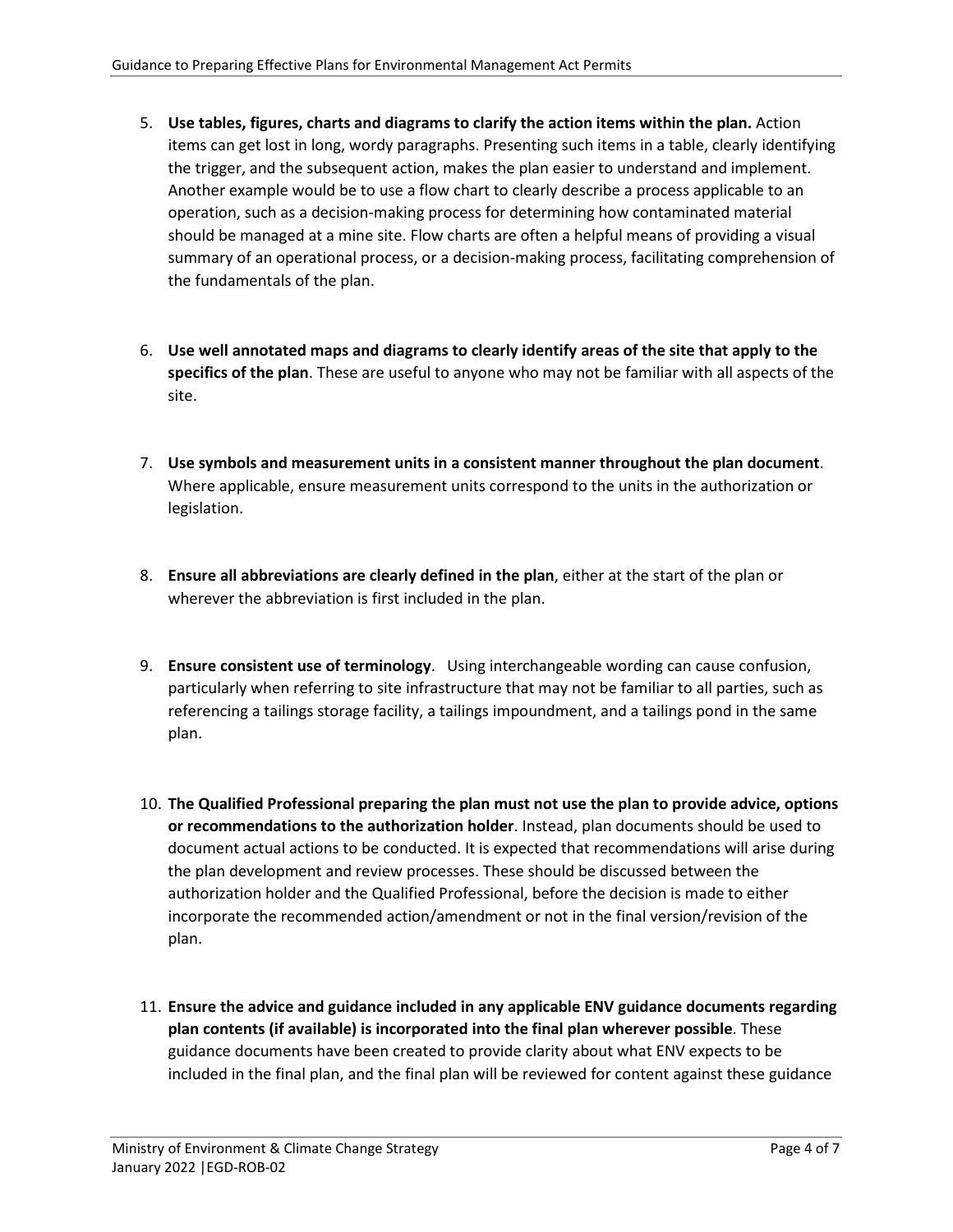documents. Adherence to these guidance documents will facilitate a smooth review process for both the authorization holder and ENV.

## **The SMART Principle**

Further to the items listed above, the **SMART** principle is a useful method or lens to apply when drafting plans. SMART is an acronym, giving criteria to guide in the setting of objectives, as would happen in the development of a plan.

Using the SMART principle can assist with ensuring actions stipulated in a plan are as clear and enforceable as possible.

The following table outlines and provides examples for each component of SMART:

|                   | <b>Description</b>                                                                                                                                                                                                                             | <b>Examples</b>                                                                                                                                                                                                                                                                                                                                                                                      |
|-------------------|------------------------------------------------------------------------------------------------------------------------------------------------------------------------------------------------------------------------------------------------|------------------------------------------------------------------------------------------------------------------------------------------------------------------------------------------------------------------------------------------------------------------------------------------------------------------------------------------------------------------------------------------------------|
| <b>Specific</b>   | Actions must be written to be specific, well-<br>defined, and clear to anyone who may become<br>involved with the activity.<br>It is important to consider how the action will<br>be implemented, including who, what, when,<br>where and how. | The plan should identify who specifically must<br>complete a task, i.e. the site manager, the<br>environmental technician, a qualified<br>professional with specific expertise, or another<br>relevant party.                                                                                                                                                                                        |
|                   |                                                                                                                                                                                                                                                | It may be helpful to cross reference the<br>condition to a relevant map or diagram in the<br>plan.                                                                                                                                                                                                                                                                                                   |
|                   |                                                                                                                                                                                                                                                | For example: 'Map 6 shows the location of<br>temporary wind fencing to be installed at a<br>minimum of 10 metres from the outside extent<br>of the active cell of the landfill. The temporary<br>wind fencing must be erected by the<br>Maintenance technician prior to the<br>commencement of any works for this activity.<br>This fencing may be removed after the<br>completion of the activity'. |
| <b>Measurable</b> | Actions stipulated in the plan need to be<br>measurable and quantifiable. This means the<br>progress and final outcome of the condition or<br>contingency plan must be trackable.                                                              | A measurable action item will stipulate clearly<br>when the outcome is achieved.                                                                                                                                                                                                                                                                                                                     |
|                   |                                                                                                                                                                                                                                                | For example: 'Six months after completion of<br>the project' is NOT measurable because it isn't<br>clear as to what constitutes 'completion of the<br>project'.                                                                                                                                                                                                                                      |
|                   |                                                                                                                                                                                                                                                | Whereas:                                                                                                                                                                                                                                                                                                                                                                                             |
|                   |                                                                                                                                                                                                                                                | 'Six months from the date that this plan is<br>approved', IS both identifiable and<br>measurable.                                                                                                                                                                                                                                                                                                    |
|                   |                                                                                                                                                                                                                                                | 'If necessary' is NOT a measurable term, as it<br>does not specify what action would be<br>considered necessary. For example:<br>'Additional TSS samples will be collected if                                                                                                                                                                                                                        |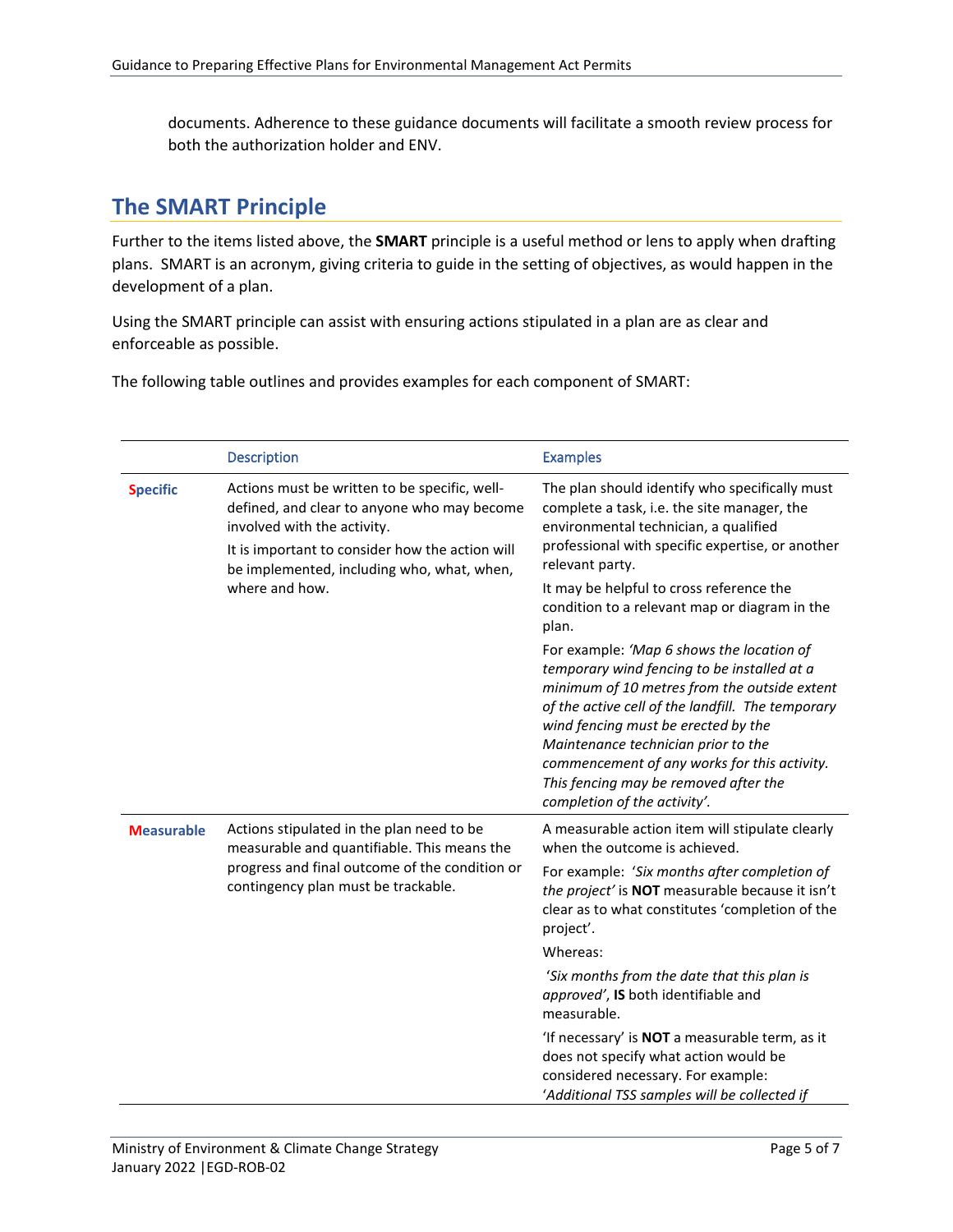|                                                            |                                                                                                                                                                                                                                                                                                                                                                                      | necessary'. To be measurable, the sentence<br>instead might read: 'Additional TSS samples<br>will be collected if the turbidity is above 30<br>NTU'.                                                                                                                                                                                                                                                                                                                                                                                                             |
|------------------------------------------------------------|--------------------------------------------------------------------------------------------------------------------------------------------------------------------------------------------------------------------------------------------------------------------------------------------------------------------------------------------------------------------------------------|------------------------------------------------------------------------------------------------------------------------------------------------------------------------------------------------------------------------------------------------------------------------------------------------------------------------------------------------------------------------------------------------------------------------------------------------------------------------------------------------------------------------------------------------------------------|
| Achievable/<br><b>Agreed</b><br>upon/<br><b>Attainable</b> | The requirements of a plan must be achievable<br>or attainable. The methods for achieving the<br>outcomes plan must also be agreed-upon by<br>the relevant parties. This aspect of writing a<br>plan may be driven by the actions that need to<br>be undertaken to reach the desired outcome.                                                                                        | In the same way plans must be specific, it is<br>important that they do not become overly<br>prescriptive.<br>For example: specifying a particular brand of<br>material limits the conditions to that single<br>brand. Inclusion of generic terms such as: 'or<br>similar' (as agreed upon by the relevant<br>parties) will achieve the intention of the<br>condition.                                                                                                                                                                                           |
| Reasonable/<br><b>Relevant</b>                             | In the same way that a plan must be<br>achievable, it must also be reasonable. Plans<br>must be formulated to be objectively practical<br>and consistently written.                                                                                                                                                                                                                  | Do not rely on other documents, outside of<br>the primary document, without qualifying.<br>Refer instead to the specific section or<br>incorporate the relevant part into the primary<br>document itself. Copies of other documents or<br>guidance can be included in the appendices.<br>By making cross-referencing between<br>documents clear and precise, there is less<br>room for confusion or ambiguity to occur. This<br>keeps the conditions and contingency plans<br>relevant and avoids unreasonable<br>expectations of existing specialist knowledge. |
| Timing/<br><b>Time-bound</b>                               | Conditions and contingency plans will most<br>often require a deadline.<br>Conditions may also be required to be<br>completed at particular stages of a project,<br>prior to the commencement of a specific<br>activity, or after the decommissioning of<br>specified infrastructure.<br>It is important to specify timeframes that are<br>anchored to an identifiable date or time. | Include conditions that specify notification to<br>be provided to the relevant parties for<br>commencement and completion of the<br>activity. Communicating the satisfactory<br>undertaking of specific conditions or activities<br>can be useful for signalling completion of<br>milestones, demonstrating compliance and<br>providing closure for record keeping.                                                                                                                                                                                              |